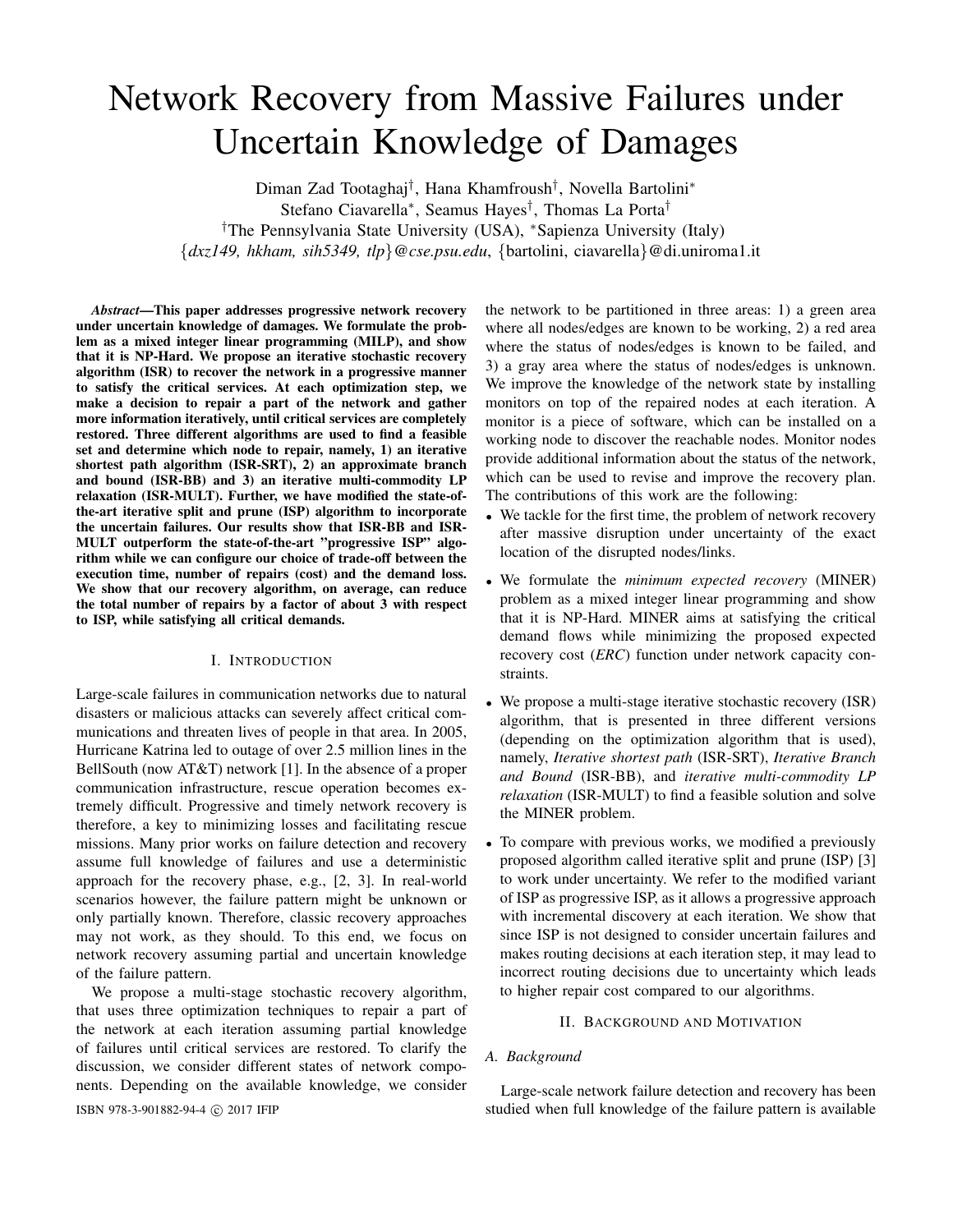in the system [4, 5, 6, 7, 8, 9]. To the best of our knowledge, network recovery has not been extensively studied under uncertainty. Wang et al. studied progressive network recovery for large-scale failures. They proposed a progressive recovery approach to maximize the weighted sum of total flow over the entire steps of recovery [2]. While both Wang et al.'s work and our work aim to design a progressive recovery approach, the objective is different. In [2], the objective is maximizing the throughput over time, whereas we aim to minimize the total cost of repair under link capacity constraints, which is closer to the work of Bartolini et al. [3]. In addition, both [2] and [3], assume that full knowledge of failure is available in the system while our work does not make this assumption.

The problem of minimizing the recovery cost to satisfy multiple demand flows under network capacity or quality of service constraint has been proven to be NP-hard and several heuristics have been proposed in the literature to reduce the complexity. Bartolini et al. propose a polynomial-time heuristic to break the problem into smaller sub-problems using iterative split and prune [3]. While this approach performs very close to the optimal when full knowledge of network failure is available, its performance has not been investigated under uncertain failure patterns.

We propose a progressive version of ISP in Section V and show that the lack of detailed information regarding the status of the network components causes a considerable amount of additional repairs with respect to the ideal case of complete knowledge. Then, we show that by running our multi-stage recovery approach, we can reduce the total number of repairs compared to progressive ISP and avoid unnecessary repairs. Furthermore, we show that single-stage optimization techniques or iterative algorithms, which do not update the initial beliefs, do not perform well for uncertain failures. This is due to the fact that, a small mistake at the beginning of the single-stage optimization algorithms propagates through the following steps and no corrective actions can be taken.

We design a novel iterative algorithm to have an approximate solution to the problem of network recovery under uncertainty of the status of network components. Unlike previous algorithms, our approach provides an iterative monitoring activity, which allows more informed decisions and corrective actions as long as more information becomes available.

#### *B. Motivation*

In this section, we show the gap between optimal recovery and ISP [3] when we do not have perfect information.

Consider a network in which a large-scale failure has occurred. Due to the failures, the state of the entire network is not visible to the network manager. Instead, the network manager knows that some nodes and links have failed, some continue to work, and the fate of others is uncertain, meaning that their state is only known with some probability. If we use an algorithm like ISP to determine the required repairs, it is likely that mistakes will be made due to the uncertain knowledge. ISP determines all the required repairs in oneshot, and once the algorithm is run, all repairs are determined.

TABLE I: Number of repaired nodes/edges in optimal and ISP with full information compared to ISP with gray area and uncertain-info, and progressive ISP.

| Network<br>Name | OPT full-info | ISP full-info | ISP uncertain-info | Progressive<br><b>ISP</b> |
|-----------------|---------------|---------------|--------------------|---------------------------|
| BellCanada      | 28            | 34.23         | 79                 | 45.39                     |
| Deltacom        | 36.94         | 43.26         | 112                | 55.5                      |
| KDL             | 55.2          | 63.2          | 165.65             | 83.55                     |

Therefore, it does not have an opportunity to learn the state of the uncertain nodes. We performed a set of simulations on three network topologies which are described in Section VI to illustrate the gap in performance between ISP with full knowledge vs. uncertain knowledge. We first give the full information of the failure pattern to the system and solve the optimal NP-Hard recovery with full knowledge (OPT full-info) and the state-of-the-art ISP with full knowledge (ISP full-info). Next, we assume that the state of all the network components is uncertain, with an estimated failure distribution (uncertaininfo), and run the state-of-the-art ISP algorithm where the cost of repair for each node/edge is proportional to its failure probability.

Table I shows the average total number of repairs for the three algorithms on the three topologies for 10 random selection of source/destination pairs and disruption of network elements. As is shown, ISP with full information performs relatively close to the optimal in each case, while ISP with uncertain information requires more than three times the number of repairs performed by the optimal in some cases.

We then modified ISP, as described in Section V, to run iteratively, where in each iteration a repair is made. Information about network state is then gathered concerning the status of the portions of the network now visible due to the repair, and the algorithm is run again with the new information until all demands are met. We call this algorithm progressive ISP. As can be seen in the table, progressive ISP drastically reduces the repairs compared to ISP with uncertain information.

However, the gap between progressive ISP and OPT fullinfo is still large, motivating the need to develop our iterative stochastic recovery (ISR) algorithm that also progressively repairs network elements and updates its knowledge of the state of the network, and makes repair decisions based on the known failure probabilities.

#### III. PROBLEM DEFINITION

We consider the problem of restoring critical services in a network subject to a large-scale failure, under uncertain knowledge of the failure extent. More specifically, in the absence of detailed knowledge of which are the failed components of the network, we assume availability of a probabilistic estimate of the failure scenario, given in the form of a geographical distribution of the failure probability of the network devices, namely nodes and links. We hereby call the *grey area* the portion of the network whose state is uncertain. We assume knowledge of the probability of failure of each node/link in the gray area, which can be found using machine learning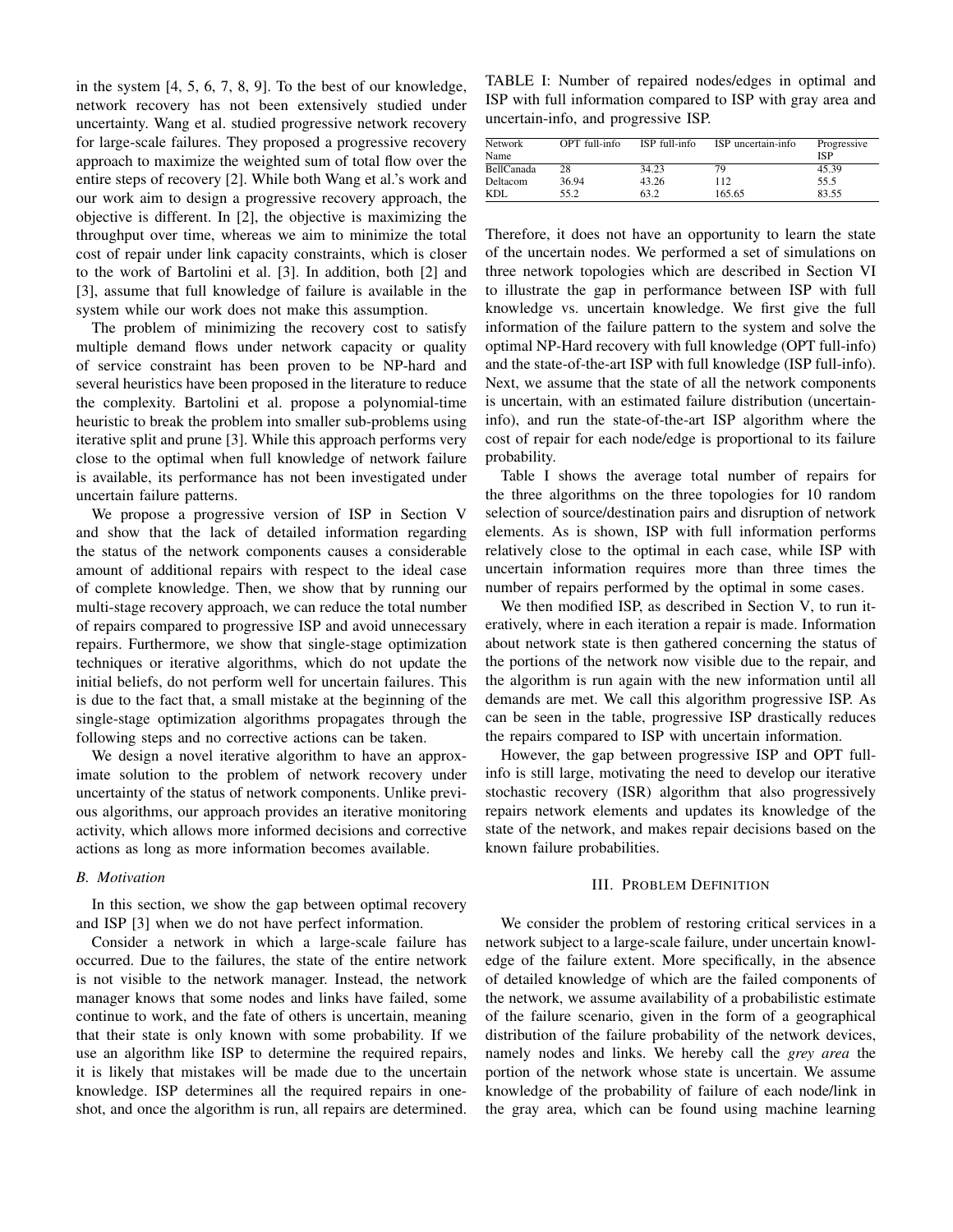algorithms, seismography analysis in case of an earthquake [10], or stability analysis of different parts of the network. The network elements in the gray area might have geographical or independent correlation of failures [11]. We model the intensity of the disruption on a geographic coordinate system using a bi-variate Gaussian function, whose variance determines the extent of the disruption. We are interested in gradual recovery of the network such that the total cost of repaired nodes/edges during all steps of the recovery is minimized.

Given an undirected graph  $G = (V, E)$  and a set of demand pairs  $D = \{(s_1, t_1), ..., (s_k, t_k)\}\$ , the goal is to minimize the expected recovery cost (ERC) to satisfy the demands while having capacity constraint  $c_{ij}$  for every edge in the graph.

To model our optimization problem as a decision making process which includes uncertainty, we model the cost of repair as a function of the failure probability for each node/edge in the network. Our belief about the failure distribution at the  $n^{\text{th}}$  iteration is  $\zeta(n) = \{ \zeta_{ij}^e(n) \quad \forall e_{ij} \in E, \zeta_i^v(n) \quad \forall v_i \in V \},$ where  $\zeta_i^v(n)$  and  $\zeta_{ij}^e(n)$  are representing our belief about the failure probability of node  $v_i$  and edge  $e_{ij}$  in the network at the  $n<sup>th</sup>$  iteration. We use heterogeneous non-uniform cost function in our evaluation, where  $k_i^v(\zeta_i^v(n))$  and  $k_{ij}^e(\zeta_{ij}^e(n))$  is the cost of repairing each vertex  $v_i$  and edge  $e_{ij}$  in the network, and is a function of the uncertainty of the failure status of the node/edge. Therefore, our objective function is to minimize the expected recovery cost (ERC) given the information from the monitoring nodes to satisfy the given demand. The nodes and edges in the graph belong to three different categories:

- 1) the sets  $E_B \subseteq E$  and  $V_B \subseteq V$  are the set of **broken** edges and nodes in the red area which are known to be failed,
- 2) the sets  $E_U \subseteq E$  and  $V_U \subseteq V$  are the sets of edges and nodes in the gray area whose failure patterns is unknown,
- 3) the sets  $E_W \subseteq E$  and  $V_W \subseteq V$  are the sets of nodes and edges in the green area which are known to be working correctly in the system.

At the beginning of iterative recovery process, we assume that all the working demand endpoints are monitoring nodes which can discover the status of up to  $m$  hops in the network. Later, as we repair more nodes/edges in the network, we exploit the repaired nodes as monitors to discover the gray area and adjust the initial belief  $\zeta(0)$  about the failure probability distribution.

The MINER problem to find a feasible solution set at the  $n<sup>th</sup>$  iteration can be formulated as follows:

$$
\begin{aligned}\n\underset{\delta_i^v, \delta_{i,j}^e}{\text{minimize}} E_{\zeta} &\sum_{(i,j) \in E_U \cup E_B} k_{ij}^e(\zeta_{ij}^e(n)) \zeta_{ij}^e(n) \delta_{ij}^e + \\
&\sum_{i \in V_U \cup V_B} k_i^v(\zeta_i^v(n)) \zeta_i^v(n) \delta_i^v \\
\text{select to} &\sum_{(i,j) \in E} \frac{|E_H|}{\zeta_i^h(n) + f_U^h(n)} \quad \forall (i,j) \in E\n\end{aligned}
$$

subject to 
$$
c_{ij} \delta_{ij}^v \ge \sum_{h=1} f_{ij}^h(n) + f_{ji}^h(n) \qquad \forall (i, j) \in E
$$
 (1a)

$$
\delta_i^v \cdot \eta_{max} \geqslant \sum_{(i,j) \in E_B} \delta_{ij}^e \qquad \forall i \in V \tag{1b}
$$

$$
\sum_{j \in V} f_{ij}^h(n) = \sum_{k \in V} f_{ki}^h(n) + b_i^h(n) \qquad \forall (i, h) \in V \times E_H \qquad (1c)
$$
  

$$
f_{ij}^h(n) \geq 0 \qquad \forall (i, j) \in E, h \in E_H \qquad (1d)
$$

$$
h_{ij}^h(n) \geq 0 \qquad \forall (i, j) \in E, h \in E_H \tag{1d}
$$

$$
\delta_i^v, \delta_{i,j}^e \in \{0, 1\} \tag{1e}
$$

where the binary variables  $\delta_{ij}^e$  and  $\delta_i^v$  represent the decision to repair link  $(i, j) \in E$  and node  $i \in V$ ,  $c_{ij}$  is the capacity of edge  $(i, j)$ ,  $f_{ij}^h(n)$  is the fraction of flow h that will be routed through link  $(i, j)$ ,  $\eta_{max}$  is the maximum degree of the network, and  $b_i^h(n)$  is the flow h generated at node i which is positive if  $i$  is the source of the flow and negative if  $i$ is the destination of the flow;  $k_{ij}^e(\zeta_{ij}^e(n))$  and  $k_i^v(\zeta_i^v(n))$  are the repair cost of edge  $(i, j)$  and vertex i. The recovery cost is heterogeneous and depends on the location of the nodes/edges. Constraint 1a specifies that the fraction of flow that will be routed through link  $(i, j)$  has to be smaller or equal than the capacity of that edge; 1b specifies that the degree of each node is smaller or equal than the maximum degree of the network; 1c shows the flow balance constraint, i.e. the total flow out of a node is equal to the summation of total flow that comes into a node and the net flow generated/consumed at the node; 1d states that we consider non-negative assignment of flows and finally 1e shows binary decision variable of repairing a node/edge.

Our goal here is to minimize the expected recovery cost. Since our initial belief about the failure in the system is not always correct, it may happen that we try to repair a gray node/edge which is not failed, but simply isolated from the working components. This is unavoidable in some cases. Nevertheless, it is an unwanted event. For this reason, we distinguish between necessary and unnecessary recovery interventions. We associate a cost to the intervention on an unknown but working network element, to take account of the cost to send personnel to make a local inspection of the device.

In the evaluation, we consider a metric called *unnecessary repairs* which corresponds to the total number of nodes/edges in the gray area,  $n_i \in V_U, e_{i,j} \in E_U$ , which we decide to repair,  $\delta_{ij}^e, \delta_i^v = 1$ , but which are found to be properly functional after a local inspection. On the other hand, necessary repairs are the total number of nodes/edges in the gray or red area,  $n_i \in \{V_U \cup V_B\}, e_{i,j} \in \{E_U \cup E_B\}$  which we decide to repair,  $\delta_{ij}^e, \delta_i^v = 1$  and are actually broken.

NP-Hardness: The Steiner Forest problem which is NP-Hard and APX-Hard in general graphs [12, 13], is a special case of our optimization problem. The deterministic version of our problem is shown to be NP-Hard in [3]. Therefore, our problem is also NP-Hard. We therefore, consider a polynomial time heuristic (ISR-SRT) an LP-relaxation of the problem (ISR-IMULT) and an approximate solution of our problem (ISR-BB) to reduce the time complexity.

# IV. ITERATIVE STOCHASTIC RECOVERY ALGORITHMS

In this section, we propose the *Iterative Stochastic Recovery* (ISR) algorithm, and its three versions, namely, Iterative shortest path (ISR-SRT), Iterative branch and bound (ISR-BB), and iterative multi-commodity (ISR-MULT). The skeleton of these versions follow the same structure and only differ in terms of the approximate algorithm they use. We summarize ISR algorithm in six main steps shown in Figure 1 and Algorithm 1.

Initially, ISR starts by estimating the probability distribution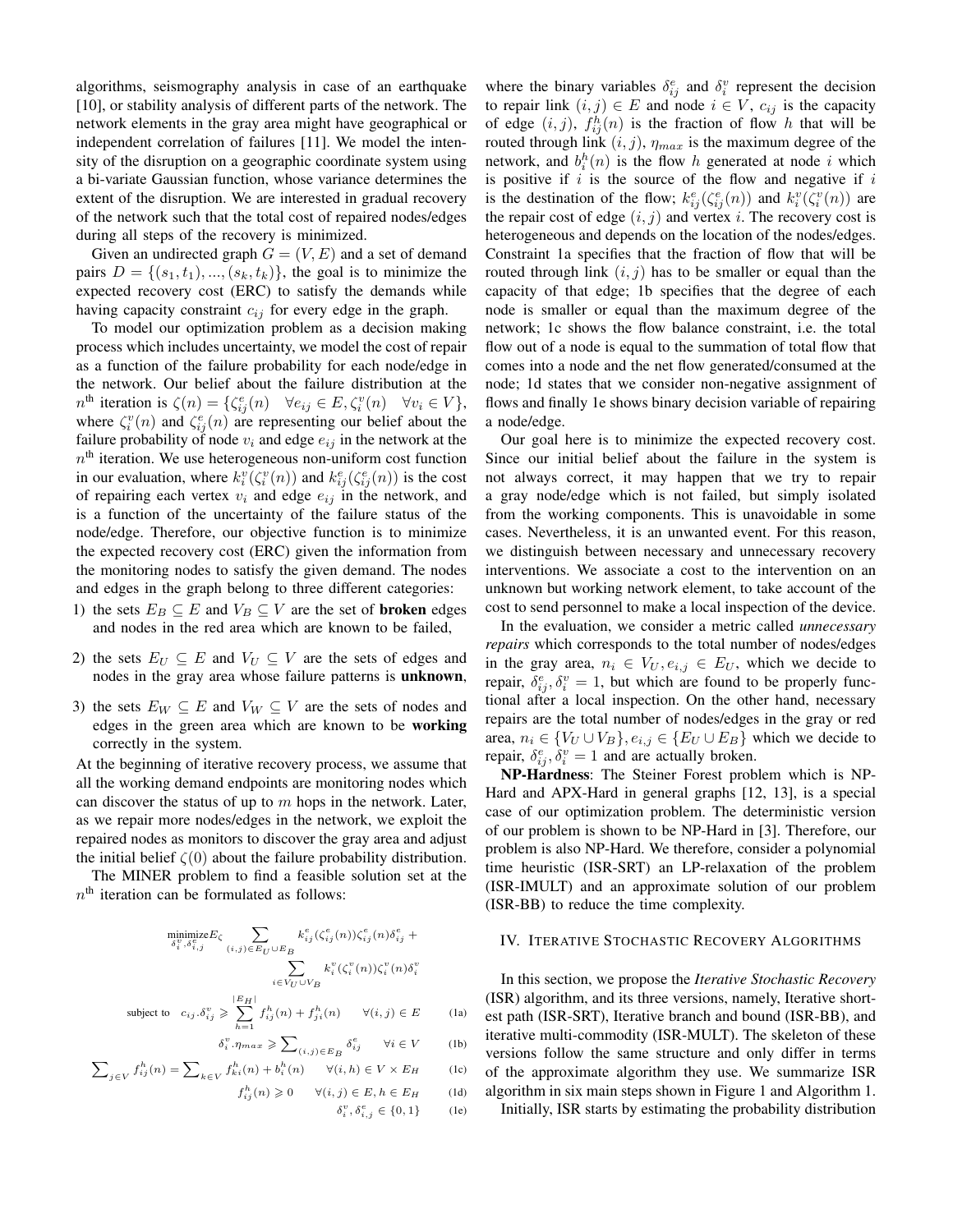

Fig. 1: Different steps of ISR.

of the network failure (Step 1). At each iteration, ISR uses an approximate algorithm to build a partial solution set of candidate network components to repair,  $S_t = \{(i \in V_U \cup$  $V_B$   $|\delta_i = 1$ ,  $((i, j) \in E_U \cup E_B$   $|\delta_{ij} = 1\rangle$  (Step 2). In our evaluation, we do not consider infeasible problems, i.e., there exists at least one feasible solution which can satisfy all critical services.

We use three different optimization techniques explained in Section IV-A to build the partial solution set. The partial solution minimizes the MINER problem based on the current estimated costs which can change as we gain more knowledge about the gray area. In step 3, the nodes in the partial solution set  $S_t$ , are ranked based on the amount of flow in critical services that they are likely to route, and a node with the maximum value is selected as a candidate node (Steps 3 and 4). We repair the candidate node, and use it to monitor (Step 5) the surrounding network and obtain more information about the status of the network. In step 6, the algorithm updates the previous belief after the discovery. The procedure is repeated until demands are satisfied or there are no more repairs to satisfy the remaining demand pairs, even though the problem is feasible. The remaining demand pairs, which are not satisfied, are counted as demand loss percentage.

#### *A. An approximate feasible solution*

This section describes our three different approaches to find an approximate feasible solution, step (2) in Figure 1, of the MINER problem. We use this approximate solution set  $(S_t)$ to select a candidate node to repair and gain information in our ISR algorithm. The first alternative is to use an iterative shortest path algorithm, which has lower time complexity compared to the other approaches but may not satisfy all the demands. The second alternative, is to use an iterative branch and bound, which has high complexity due to large space exploration but gives a solution very close to the optimal in terms of repair cost; and finally, we use an iterative multicommodity relaxation of the problem to reduce the execution time but with higher repair cost w.r.t the ISR-BB.



*1) Iterative Shortest Path (ISR-SRT):* This intuitive heuristic first sorts all the demand pairs in decreasing order of demand flows, and repairs all the shortest paths that are necessary to satisfy each demand separately, without considering potential conflict among them. To account for the impact of uncertainty, we use a new notion of path length. For a path at the  $n^{\text{th}}$  iteration, the length of each link  $e_{ij} \in E$  is defined as  $l^{(n)}(e_{ij}) = k_{ij}^e(\zeta_{ij}^e(n))\zeta_{ij}^e(n)$  +  $(k_i^v(\zeta_i^v(n))\zeta_i^v(n) + k_j^v(\zeta_j^v(n))\zeta_j^v(n))/2$ , where  $k_{ij}^e(\zeta_{ij}^e(n))\zeta_{ij}^e(n)$ ,  $k_i^v(\zeta_i^v(n))\zeta_i^v(n)$  and  $k_j^v(\zeta_j^v(n))\zeta_j^v(n)$  are the expected cost of repair for edge  $e_{ij}$  and nodes i and j based on the estimated probability distribution at the  $n^{\text{th}}$  iteration. Therefore, the algorithm finds the shortest expected repair cost paths for each demand pair to repair independently. We run the full optimization based on the current estimated costs each time, repair one node and put a monitor on the repaired node, and then run the optimization with the updated cost again. Since the algorithm does not consider potential conflicts among demand pairs, it is possible that only a portion of demand pairs will be satisfied in the network. The advantage of this algorithm is its polynomial time complexity since it only needs to find the shortest cost paths of all demand pairs which makes it a good candidate for situations, where a small amount of critical demands needs to be satisfied in short period of time.

*2) An Approximate Iterative Branch and Bound (ISR-BB):* As a second option to determine a more accurate estimate solution of the problem, we use an iterative branch and bound optimization [14]. The algorithm starts by finding a solution of the problem by removing the integrality restrictions. The resulting linear programming relaxation of MINER gives a solution for the *Multi-Commodity Flow* relaxation of the problem [15]. The multi-commodity relaxation has a polynomial time complexity and gives a lower bound (LB) for the minimization. If the solution satisfies all integrality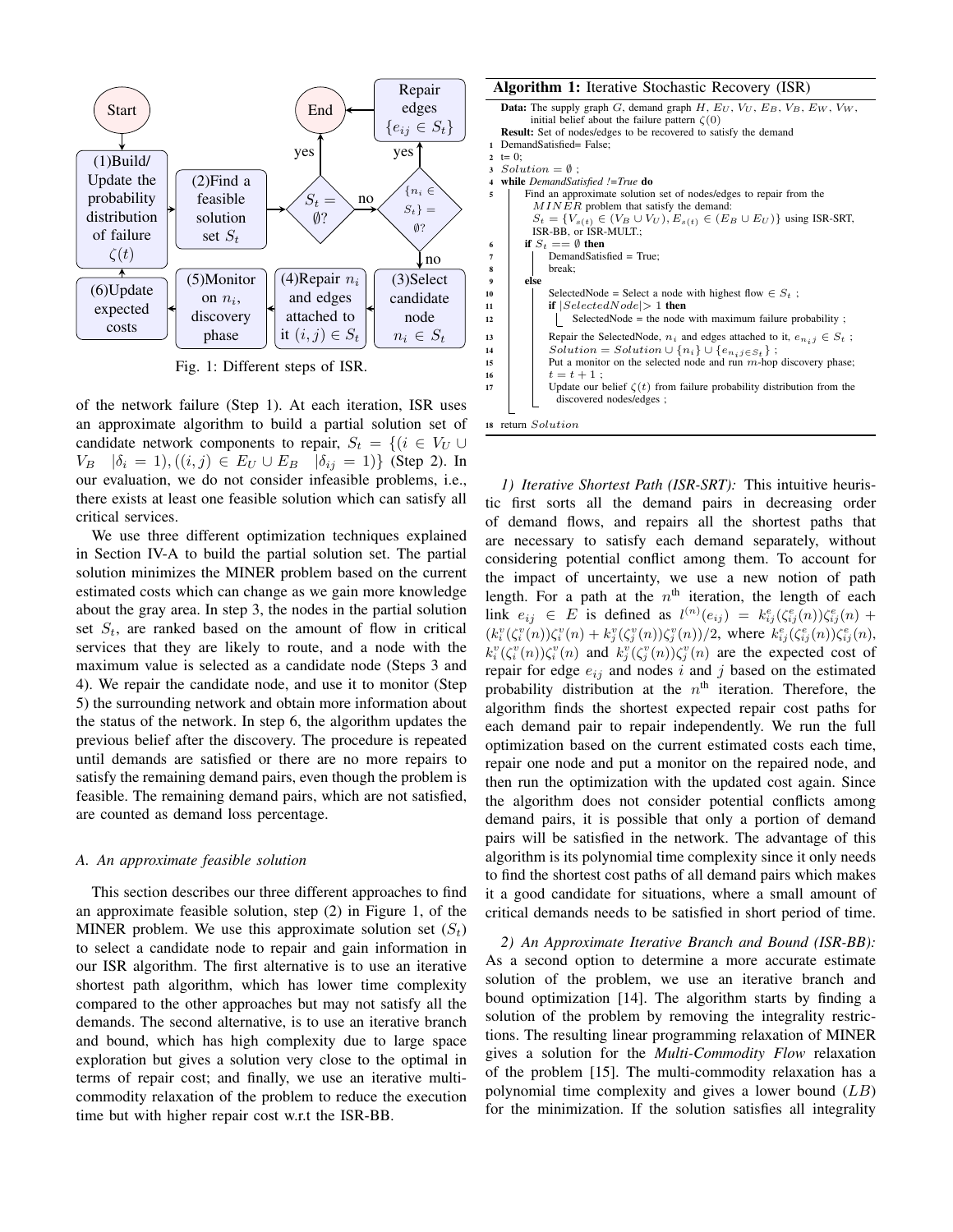restrictions, then we have the optimal solution, otherwise, we pick a fractional variable,  $\delta_x$ , and make two branches by creating two more constraints in the optimization ( $\delta_x = 0$ and  $\delta_x = 1$ ). We continue this procedure by making more branches to get closer to optimal. The smallest branch that satisfies all integrality restriction is called an *incumbent*. We stop branching once the gap between the incumbent's objective function and the lower bound in the first iteration on the objective function is smaller than a threshold  $(Gap)$ , or we can stop branching after passing a given time limit. In the first case the algorithm gives a solution with an objective function within  $(100 * Gap)/LB$  percentage of the optimal. In the second case, there is no guarantee on the bound but we have a guarantee on the execution time of the algorithm. In the worst-case scenario, we need to put all fractional variables from the LP-relaxation of MINER in the solution set. At each iteration, we run the optimization with the current estimation of the costs, repair one node and run the discovery phase, and then run the optimization with the updated costs again.

The advantage of this algorithm is its low recovery cost. Although the execution time is high due to exploration of all possible branches, we can trade-off recovery cost to reduce the execution time.

*3) An iterative multicommodity (ISR-MULT):* Since the approximate branch and bound algorithm has high execution time due to large space exploration of branches, we propose a new iterative multicommodity solution. In this algorithm, we do not explore all possible branches, but only select the branch which is more likely to stay in the final solution (the node with maximum centrality). We first start by constructing a linear programming (LP) relaxation of the *MINER* problem which can be solved in polynomial time providing non-integer solution for  $0 \leq \delta_i \leq 1$  and  $0 \leq \delta_{i,j} \leq 1$ . The LP relaxation has a lower bound on the objective function of MINER, but it can result in many repairs if we repair all fractional variables. To reduce the number of repairs, we select the best candidate node from the current non-integer solution to repair and run the discovery phase and update the cost functions and failure probability distribution accordingly. We iterate the algorithm until all the demand pairs are satisfied in the network. Therefore, the iterative multicommodity solution, works the same as a branch and bound technique except that, at each iteration of the algorithm we only select one of the branches and do not explore other possible branches. At each iteration, we repair a node with maximum flow as described in section IV-B.

## *B. Best candidate node selection*

The choice of the best candidate node, step (3) in Figure 1, is performed based on a centrality ranking, where we use a new notion of centrality which generalizes the classic concept of betweenness centrality, to consider flow routing. Assuming the total set of paths in the current solution  $(S_t)$ , is  $P^*$  and  $P_{n_i}^*$  be the total set of paths in the current solution  $(S_t)$  that contain  $n_i$ , then the candidate node,  $N_i^*$ , is chosen as follows:

$$
N_i^* = argmax_{n_i \in S_t} \frac{\sum_{p \in P_{n_i}^*} f(p)}{\sum_{p \in P^*} f(p)}
$$
(2)

The numerator is the total amount of flow which can be satisfied in the current solution set  $(S_t)$  and passes through  $n_i$  and the denominator is the total amount of satisfied flow in the current solution. Whenever this metric was the same for several nodes, we choose the node with maximum failure probability,  $argmax_{n_i \in S_t} \zeta_{n_i}^v(t)$ , to reduce unnecessary repairs, where  $\zeta_{n_i}^v(t)$  represents the estimation of failure probability of node  $n_i$ , at time t.

#### *C. Monitoring nodes*

This section describes how monitor nodes probe the surrounding network to derive more information on the status of the reachable nodes and links. We assume that at the beginning of the algorithm, a monitor is deployed on each demand endpoint. Each monitor is able to identify other nodes that are located within a distance of  $m$ -hops, for example by using traceroutes or other probing methods. Monitors adopt a breadth-first search algorithm to explore the network, and truncate the visit at  $m$  hops. Whenever a monitor determines that a node  $v$  is not able to forward the probe to one of its neighbors w, the monitor marks both the link  $(v, w)$  and the node  $w$  as gray as the monitor is not able to assess whether the failure is located in the node w or in the link  $(v, w)$ . Note that a monitor node can only detect its adjacent link failures.

## *D. When to iterate the optimization*

In order to reduce the complexity of the algorithm, when the current iteration of the approximate optimization does not change after discovery phase, we propose the *Heuristic trigger for solution update.* Assuming  $S^*$  is the total set of nodes/edges in the gray area and  $S(t)$  is the total set of gray nodes/edges which have to be repaired to satisfy the demands in the current iteration of the algorithm, it is possible that after running the discovery phase of our algorithm the next solution set  $S(t + 1)$  remains the same and therefore we do not need to iterate the optimization.

Heuristic trigger for solution update. *Before running the discovery phase, if the cost function for the current solution*  $S(t)$  was X, and it changes to X' after m hops discovery, *and the cost function of the set outside the current solution*  $S^* - S(t)$  was Y and changes to Y' after m hops discovery, *then we only need to re-run the optimization if*  $X - X' <$  $Y - Y'$  because there exists a possibility that there is a better *solution other than the current solution.*

# V. PROGRESSIVE ISP (P-ISP)

This section describes progressive ISP which is our extension of the state-of-the-art iterative split and prune (ISP) [3].

The basic ISP algorithm starts iteratively by ranking the nodes based on a new centrality metric, called *demand based centrality*, and reducing the demands by either pruning or splitting the demand on the best candidate node. The demand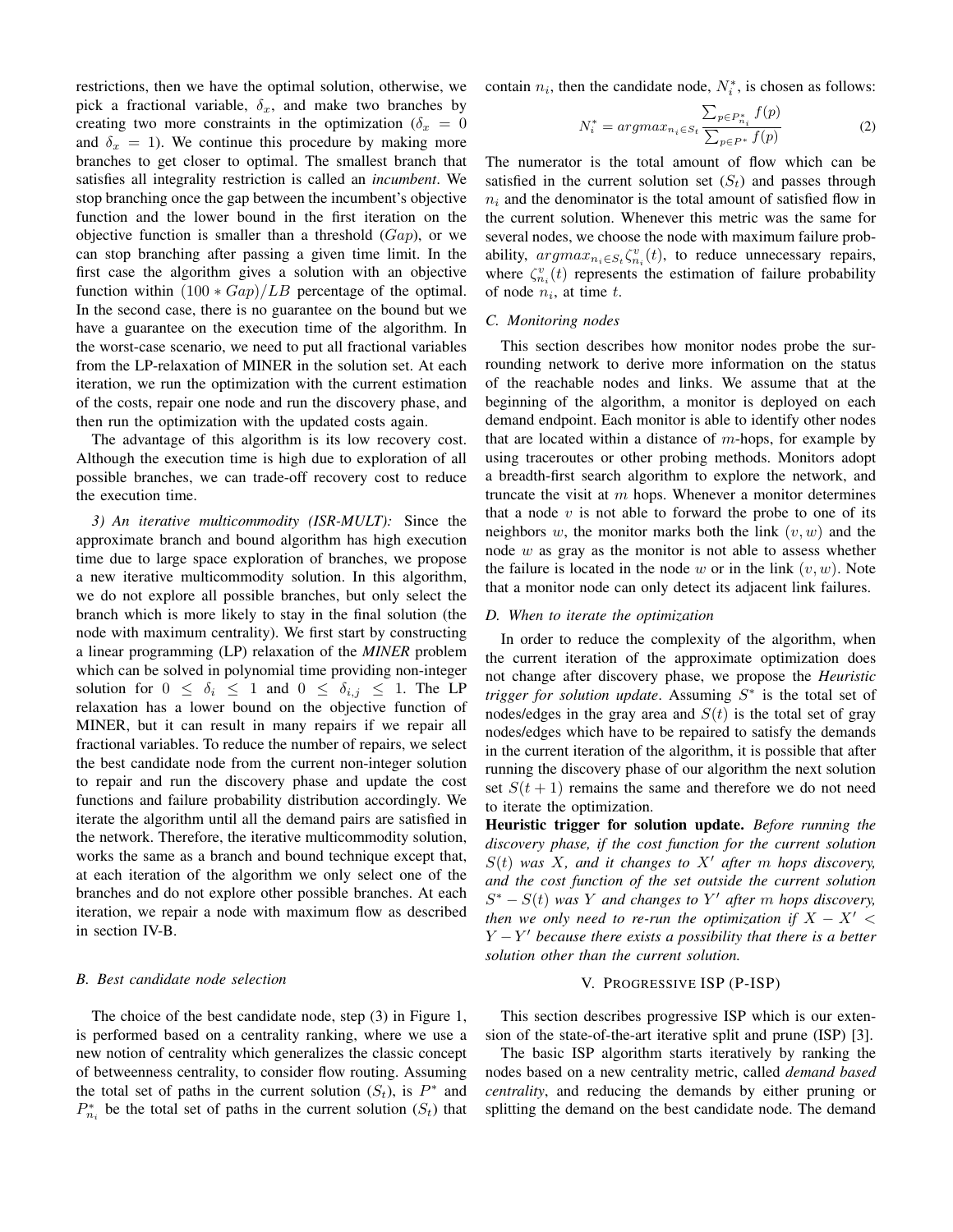TABLE II: Network characteristics used in our evaluation.

| Network Name | # of nodes | # of edges | Average Node degree |
|--------------|------------|------------|---------------------|
| BellCanada   | 48         | 64         | 2.62                |
| Deltacom     | 113        | 161        | 2.85                |
| <b>KDL</b>   | 754        | 895        | 2.37                |

pair which is least likely to be routed elsewhere is split over the repaired node to break the problem into two smaller subproblems. The demand can be pruned once we find a working path that can satisfy a portion of the demand.

While it has been shown that ISP, in terms of recovery cost, performs very close to optimal compared to other greedy approaches when full knowledge of the failure is known, it performs poorly under uncertain failure distributions. See Table I. Therefore, we adapted the algorithm to accommodate uncertain failures in a gray area, and iterate at each step to discover the status of gray nodes/edges by putting monitoring nodes on the repaired nodes. We use an uncertain estimation of failure distribution in the first iteration of the algorithm and change the length of the edge  $e_{ij} \in E$  at the  $n^{\text{th}}$  iteration to  $l^{(n)}(e_{ij})/c_{ij}$  where  $l^{(n)}(e_{ij})$  is the expected cost of  $e_{ij}$  based on the estimated probability distribution at the  $n<sup>th</sup>$  iteration defined in Section IV-A1 (ISR-SRT), and  $c_{ij}$  is capacity of  $e_{ij}$ . The edge cost is divided by  $c_{ij}$  to give higher cost to the paths which have smaller capacity. Further, we put monitoring software on the node which is chosen to split the demand at each iteration to discover the gray area. However, once the demand splits over a candidate node, a routing decision is made on the selected node to break the flow into two. Therefore, as we will see in Section VI, even with the help of monitoring nodes, progressive ISP does not perform well in terms of total number of repairs under uncertain failures. In the remainder of the paper we use the terms "progressive ISP" and "P-ISP" interchangeably.

## VI. EVALUATION

In this section, we compare ISR algorithms, presented in IV, to the modified version of ISP introduced in Sections V. We use different network topologies including planar and nonplanar real topologies taken from the Internet Topology Zoo [16, 17]. Table II shows the characteristics of the topologies used for the evaluation. In addition to the real network topologies, we use synthetic Erdos-Renyi graphs with 100 nodes, where we varied the probability of having an edge between any two different nodes, to investigate the behavior of the algorithms in scenarios of increasing complexity.

In the following experiments, we consider several scenarios, in which we vary different aspects, such as the number of demand pairs, the amount of flow demand for each pair, and the parameters defining the geographical extent of the disrupted area. For each scenario we randomize the results running 20 different trials, in which, depending on the scenario, we vary the random selection of source/destination pairs and the random disruption of network elements. We implement our recovery algorithms in python and used the *Gurobi* optimization toolkit, on a 24-core, 2.6 GHz, 32G RAM cluster [18].

#### *A. m-hop discovery impact*

In this section, we investigate the impact of the depth of discovery phase on the performance of the proposed algorithm. We changed the number of discovered hops for the monitoring nodes from 1 to 5. We used the BellCanada topology with 10 demand pairs and 4 units of flow per demand. The link capacity is set randomly in the interval [20, 50]. We used heterogeneous repair cost for each node randomly from a uniform distribution in [0, 10] and for each edge from a uniform distribution in [0, 20]. We used higher repair cost for edges due to difficulty in locating the failure and accessibility. From Figure 2a, we can see that increasing the number of discovered hops improves the restoring performance of our algorithms in terms of total repair cost. We performed similar experiments with different topologies, which we do not show in this paper, due to space limitations. These experiments highlighted that the impact of the parameter  $m$  varies significantly with the size of network topology.

#### *B. Disruption variation*

In this scenario, addressed in Figure 2b, we changed the amount of disruption in the network to evaluate the performance of the algorithms. We used the BellCanada topology with 5 demand pairs and 4 units of flow per demand pair. The link capacity is set randomly in the interval [20, 50]. We used a Gaussian failure distribution and changed the disruption variance from 10 to 100. On average, 20% of the network is disrupted when the disruption variance is 10 and increases to 94% when the variance is 100. Figure 2b shows the simulation results for this scenario. We observed that, the difference from the optimal is higher for small disruption variation, and all the algorithms perform close to each other when the variance is higher. This is due to the fact that, as we increase the disruption variation, the total number of repairs increases until it gets saturated and the whole network gets disrupted. Therefore, the uncertainty in the gray area has less impact on the restoring performance of the algorithms because the whole gray area is failed. Furthermore, the number of necessary and unnecessary repairs is the same for dense disruptions since most of the nodes in the network are failed in higher disruption variations and the discovery phase does not help to reduce the number of unnecessary repairs by a large amount.

## *C. Heterogeneous repair cost*

In this scenario, we analyze the impact of heterogeneous repair cost. We considered the BellCanada topology with 5 demand pairs and 5 units of flow per demand pair. The link capacity is set randomly in the interval [20, 50]. We considered a scenario where the whole network is disrupted and used heterogeneous repair cost with the average of 20 derived from a uniform distribution, and changed the variance of cost from 0 to 20. Figure 3a shows the total and necessary repair cost for this scenario. As shown, our recovery algorithms perform better in terms of total cost of repairs compared to the state-ofthe-art P-ISP algorithm when the variance of heterogeneity is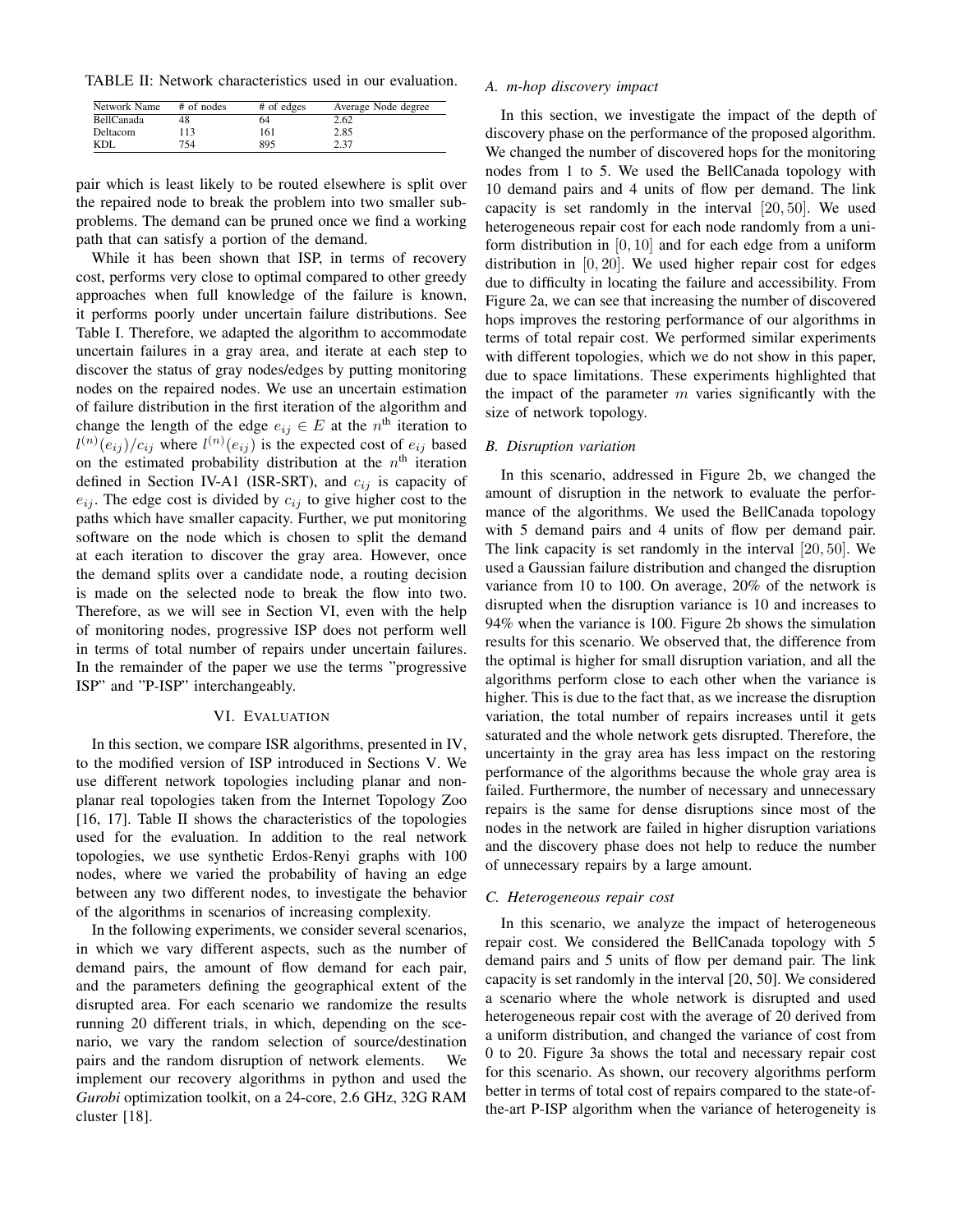

Fig. 2: m-hop discovery and disruption variance, (BellCanada,  $m-hop=2$ ).

higher. Therefore, in the next set of experiments we consider homogenous repair cost.

## *D. Sensitivity analysis*

In our next set of experiments, we study the sensitivity of the proposed algorithm with respect to the correctness of the initial failure estimation. We use the BellCanada topology where the link capacity is set randomly in the interval [20, 50]. The network disruption is randomly generated according to a Gaussian geographic distribution with variance of 50 that destroys 85% of network components on average. We consider a varying error in the estimate of the disruption extent, and we overestimate/underestimate the disruption by adding an error between -40 to 50 to the variance of the disruption. Figure 3b shows the simulation results for this scenario, where an error of 0 means that the estimate is generated according to the same distribution that is used to generate the failures. We observe that when we underestimate the disruption, the algorithms try to route the critical demands through a part of network, which is more likely to be failed. Overestimating the disruption assumes that more nodes/edges have been failed than the real disruption and the algorithm tries to repair a node/edge which was not really destroyed, therefore, there is a higher number of unnecessary repairs. Furthermore, the number of repairs does not change beyond a specific overestimation, because with higher disruption variance, we are assuming that the whole network is disrupted and the Gaussian distribution does not give much information about the disruption. ISR-BB performs better than other algorithms in overestimation or perfect estimation scenarios; but its restoring performance decreases for underestimation scenarios. ISR-MULT is more robust in underestimation scenarios and in perfect/overestimation scenarios its performance is close to P-ISP.

# *E. Trade-off on demand loss, time complexity, and number of repairs*

The recovery problem can be addressed by giving different priority to performance aspects such as: 1) demand loss, 2) execution time and 3) number of repairs (cost). These aspects are in conflict with each other; therefore, we study the tradeoff among them.

In this scenario, addressed in Figure 4, we considered the Deltacom topology, where we set the link capacity randomly



Fig. 3: a) The impact of heterogeneous repair cost variation on total cost of repair, b) Over/under-estimation of the disruption by adding an error between -40 to 50 to the variance (BellCanada, m-hop=2).

in the interval [20, 30]. We compare ISR-SRT to OPT to determine the amount of demand flow loss in ISR-SRT. We vary the number of critical demand flows from 1 to 6. Each demand pair has a requirement of 22 units of flow. The network disruption is randomly generated according to a Gaussian geographic distribution that causes the disruption of 43% of the network components on average.

Figure 4a shows that ISR-SRT performs a smaller number of necessary repairs than OPT but a much higher number of total repairs, meaning that ISR-SRT schedules repairs for nodes that are found to be working. Figure 4b also shows that ISR-SRT does not meet the demand requirements. The percentage of satisfied demands drops to 75% when the number of demand pairs grows to 6.

The reason for demand loss is due to the fact that ISR-SRT does not consider potential conflicts among different demands, and the decision on the nodes/links to be repaired is made separately for every demand pair without considering other demands of the network. This has two effects. First, it may lead to the wrong decisions, and therefore increases the number of unnecessary repairs. Second, the algorithm might make a routing decision in one iteration for a specific demand pair which turns to be in conflict with another demand pair in the next iteration and make it impossible for the second demand pair to be satisfied. Therefore, the repairs that are required to route the second demand pair are not performed due to the conflict, and the demand is not satisfied. This implies that the number of necessary repairs would be less w.r.t the optimal solution. We underline that the other algorithms, namely OPT, ISR-BB and ISR-MULT, repair nodes/edges until all demand pairs are satisfied. In these algorithms, no routing decision is made before finding a feasible solution for all demand pairs. For this reason, they never show a demand loss. Since our goal is to restore all critical services, we do not further evaluate ISR-SRT. However, due to its low computational complexity, the algorithm can be used in scenarios where the demand load is low and a short computation time is required.

In the next experiment we used the same topology, under a larger disruption, corresponding to 75% of network elements on average. We consider 5 demand pairs, of 17 flow units each.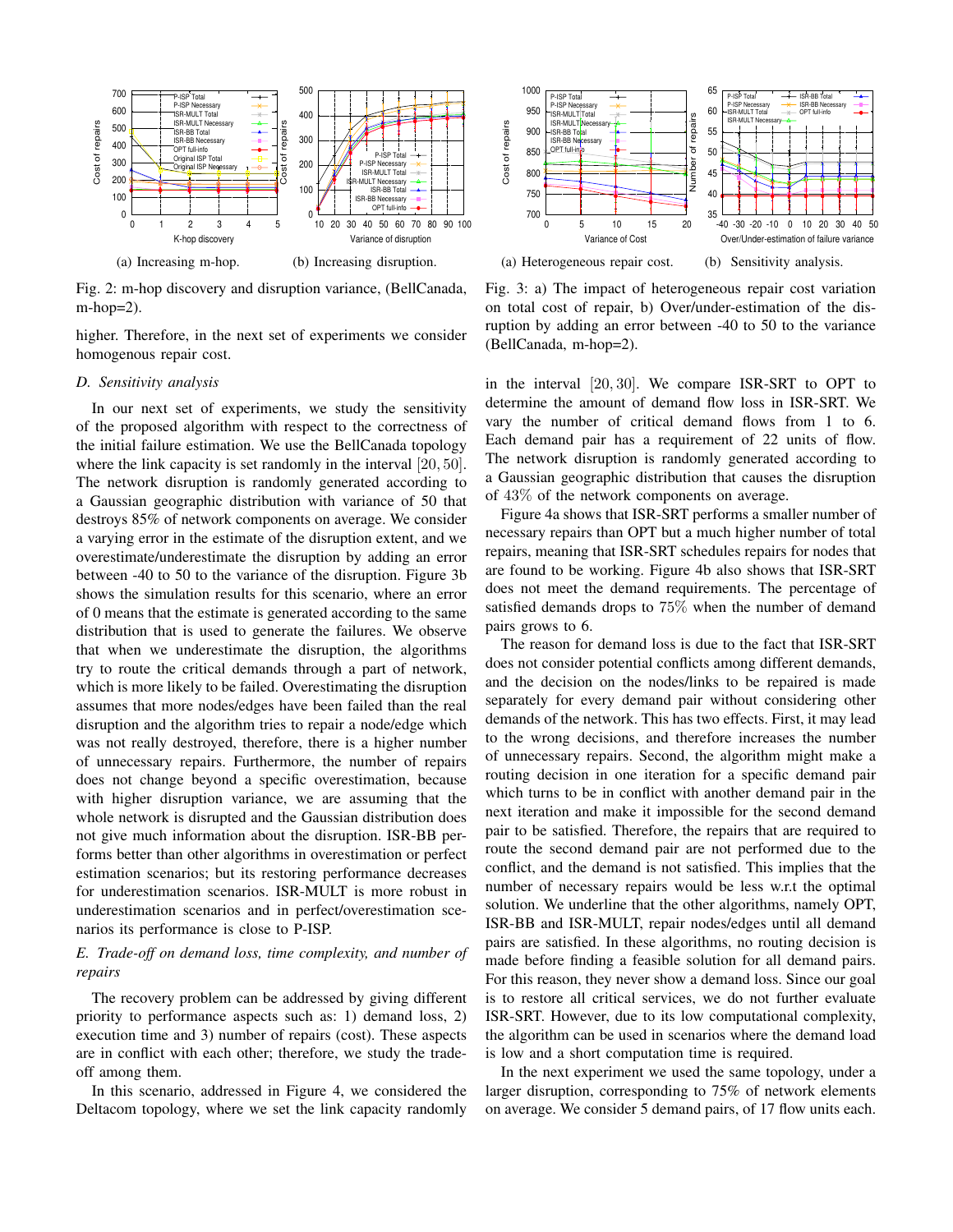

Fig. 4: Trade-off between number of repairs and demand loss.



Fig. 5: Trade-off between execution time and repairs.

In order to evidence the tradeoff between the number of repairs and computation time, in Figure 5 we vary the gap between the lower bound of the objective function and the solution of iterative ISR-BB and ISR-MULT algorithms from 0 to 40%. We recall that by increasing this gap, we decrease the number of iterations of the optimization algorithms, and therefore we obtain an approximation of the solution that is farther from the optimal. Nevertheless, the increase in the gap has the advantage of reducing the computation time remarkably.

Figure 5a shows that, when we increase the gap from 0 to 40%, the difference between the total number of repairs of ISR-MULT with respect to optimal increases by a factor of 1.6, while this factor is 3.4 for ISR-BB. Furthermore, we observe that by running the Heuristic trigger for solution update, introduced in Section IV-D, the total execution time on average decreases by a factor of 10.5, while the total number of repairs increases of only 3.8%. This is mainly due to the fact that most of the time, after running the first optimization step, the solution is still valid by using Heuristic IV-D. We did not include the execution time results for Progressive ISP since its performance has not been optimized to run on multicore machines. Complete the matrix of the demand bases of the state of the matrix of the complexity of the complete the state of the problem is a complete the problem increases by a factor. By the between the matrix of the problem inc

In the next scenario, we used synthetic Erdos-Renyi nonplanar graphs. In an Erdos-Renyi graph, any two nodes are connected through an edge with probability p. We considered an Erdos-Renyi topology with 100 nodes where each link has a capacity of 1,000 units of flow. We set the number of critical demand pairs to 6, of one unit each. Notice that with this setting of demand flows and capacities, the problem reduces to establishing connectivity between the endpoints of



Fig. 6: Synthetic Erdos-Renyi topology with 100 nodes.

we increase the parameter  $p$  and the graph becomes gradually non planar. We compare the behavior of ISR-MULT, ISR-BB and P-ISP with the optimal solution that would be obtained in the ideal setting of complete knowledge. In ISR-MULT and ISR-BB, we set the gap between the lower bound of the objective function and the solution of iterative ISR-BB and ISR-MULT algorithms to 50%. Once the gap is satisfied, we put all fractional variables in the solution and select a node to repair and continue this procedure till all critical services are restored. Figure 6b shows the execution time of the approximate solutions with respect to optimal as we increase the value of  $p$ . We observe that, since MINER is NP-Hard, the optimal recovery with full information has a very high execution time, while if we stop the algorithm when the objective is within 50% of the lower bound, the number of repairs is still close to optimal in ISR-MULT and ISR-BB, and the execution time with respect to OPT reduces by a factor of 200 in ISR-BB and 630 in ISR-MULT.

## *F. Increasing number of demand pairs and amount of flow*

In this section, we investigate the impact of the number of demand pairs and of the amount of demand flow of each pair, on the number of necessary repairs. We consider the BellCanada topology, where we set random link capacity with values in the interval [20, 50]. We increased the number of demand pairs from 1 to 10, where each demand has a requirement of 10 units of flow. Figure 7a shows the simulation results for this scenario. We used a Gaussian disruption with disruption variance of 20, which destroys around 40% of the network. As we increase the number of demand pairs, the gap between necessary and unnecessary repairs increases in P-ISP, while the number of necessary repairs is still close to optimal. This is mainly due to the fact that P-ISP was not designed for uncertain failures. ISR-IBB has the smallest number of repairs and ISR-MULT's number of repairs is between P-ISP and ISR-IBB.

In the next scenario, we consider the same network topology, and same disruption parameters. We set the number of critical demand pairs to 5 and increased the units of flow per demand pair from 2 to 10. Figure 7b shows the simulation results in this scenario for our iterative algorithms and optimal recovery with full knowledge. We observe that for less than 4 units of flow, P-ISP performs slightly better than the ISR-